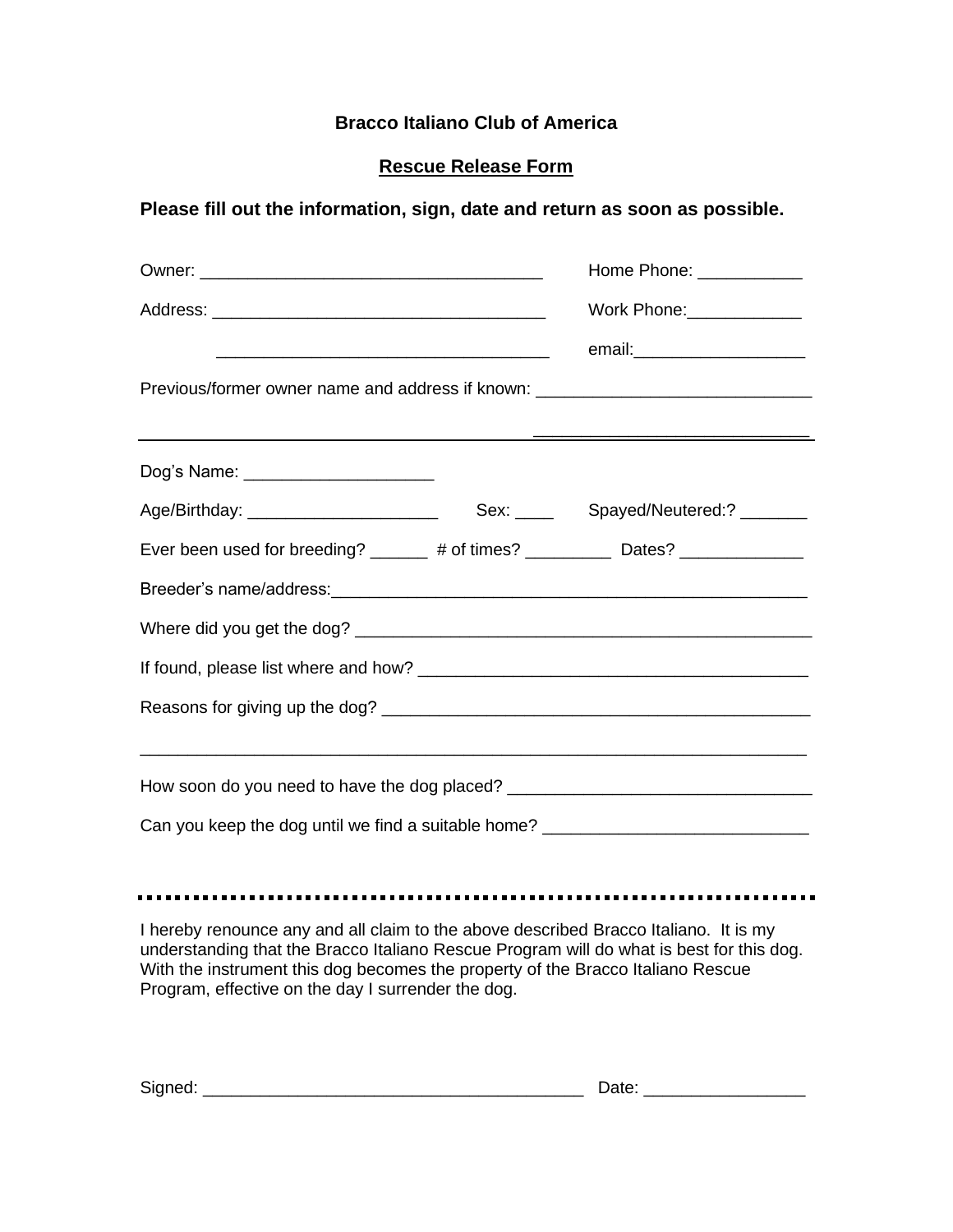Rescue Release Form – Page 2

Please fill out the following information to help us make a p roper placement of you dog:

| Vaccinations given/dates: ____________________<br>(Please have copies of vaccination record and Rabies certificate available when you<br>give up the dog) |  |  |  |
|-----------------------------------------------------------------------------------------------------------------------------------------------------------|--|--|--|
| On Heartowrm preventative? ___________ Brand _______________ Date of last test ___________                                                                |  |  |  |
| (condition of dog)                                                                                                                                        |  |  |  |
|                                                                                                                                                           |  |  |  |
| Housebroken? _________________________How does it signal to go out? ________________________________                                                      |  |  |  |
| OK to be left alone? ________________Crate trained? ____________________________                                                                          |  |  |  |
| Leash trained? ________________________Comes when called? ______________________                                                                          |  |  |  |
| Rides in car ok? _______________________ Any obedience classes? ________________________                                                                  |  |  |  |
| Gets along with children?____ Men? _____ Women? ______ Cats? ____ Dogs? ____                                                                              |  |  |  |
| Ever bitten anyone? ____________ If yes, give circumstances: ___________________                                                                          |  |  |  |
| Bad habits(fence jumping, barking, chewing, etc.) ______________________________                                                                          |  |  |  |
|                                                                                                                                                           |  |  |  |
|                                                                                                                                                           |  |  |  |
| Any other information you feel is necessary: ___________________________________<br>.                                                                     |  |  |  |